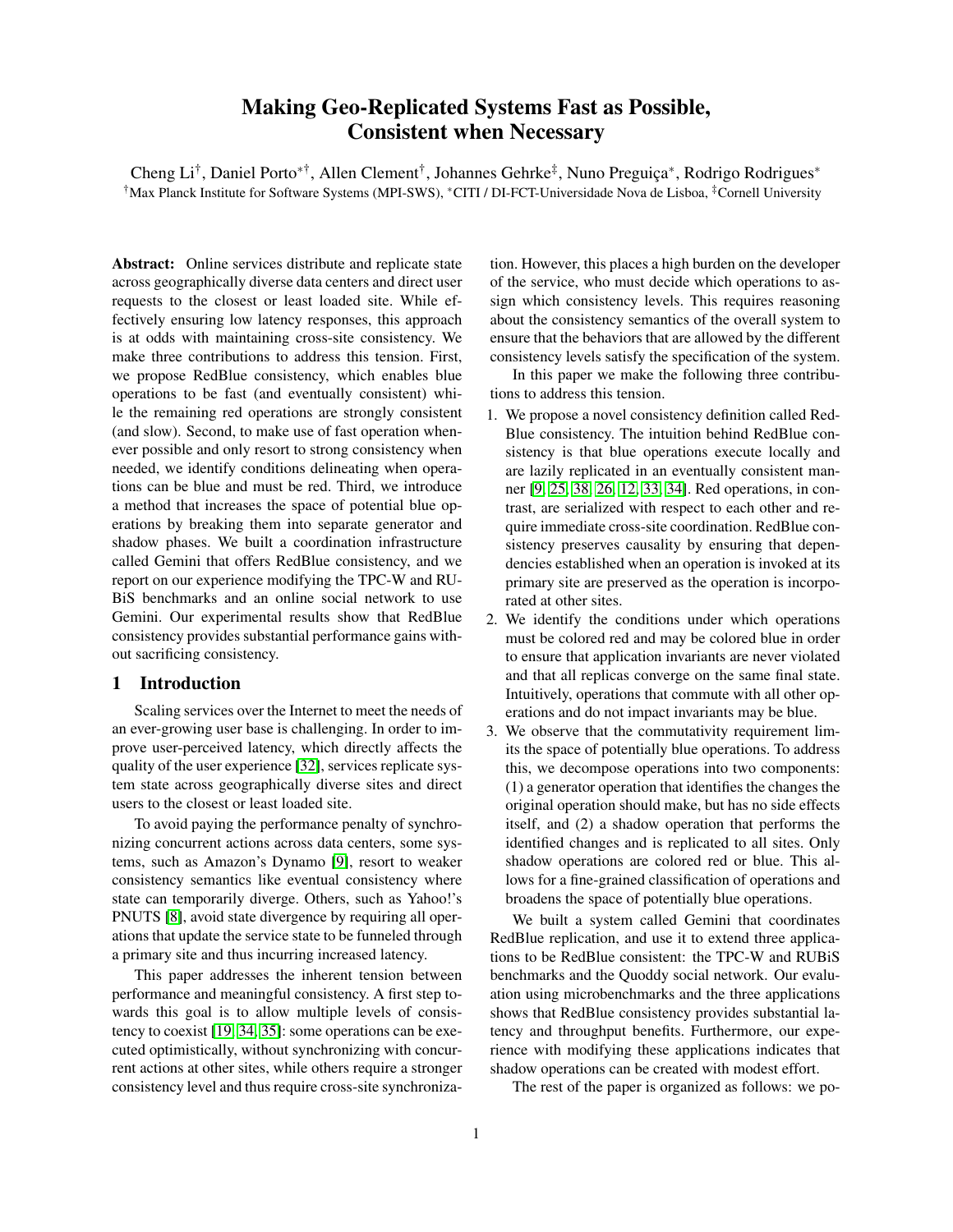| Consistency                                   |                                  | Immediate         | <b>State</b> | Single | General    | Stable    | Classification |
|-----------------------------------------------|----------------------------------|-------------------|--------------|--------|------------|-----------|----------------|
| level                                         | Example systems                  | response          | convergence  | value  | operations | histories | strategy       |
| Strong                                        | RSM [20, 31]                     | no                | yes          | yes    | yes        | yes       | N/A            |
| PNUTS [8], Megastore [3]<br>Timeline/snapshot |                                  | reads only        | yes          | yes    | yes        | yes       | N/A            |
| <b>SUNDR [24]</b><br>Fork                     |                                  | all ops           | no           | yes    | yes        | yes       | N/A            |
| Eventual                                      | Bayou [38], Depot [26]           | all ops           | yes          | no     | yes        | yes       | N/A            |
|                                               | Spore [12], CRDT [33]            | all ops           | yes          | yes    | no         | yes       | N/A            |
|                                               | Zeno [34], COPS [25]             | weak/all ops      | yes          | yes    | yes        | no        | no/N/A         |
| Multi                                         | PSI [35]                         | cset              | yes          | yes    | partial    | yes       | no             |
|                                               | lazy repl. $[19]$ , Horus $[39]$ | immed./causal ops | yes          | yes    | yes        | yes       | no             |
| RedBlue<br>Gemini                             |                                  | Blue ops          | yes          | yes    | yes        | yes       | yes            |

<span id="page-1-1"></span>Table 1: Tradeoffs in geo-replicated systems and various consistency levels.

sition our work in comparison to existing proposals in [§2.](#page-1-0) We define RedBlue consistency and introduce shadow operations along with a set of principles of how to use them in [§4](#page-2-0) and [§5.](#page-4-0) We describe our prototype system in [§6,](#page-6-0) and report on the experience transitioning three application benchmarks to be RedBlue consistent in [§7.](#page-7-0) We analyze experimental results in [§8](#page-9-0) and conclude in [§9.](#page-12-0)

## <span id="page-1-0"></span>2 Background and related work

Target end-to-end properties. To frame the discussion of existing systems that may be used for geo-replication, we start by informally stating some desirable properties that such solutions should support. The first property consists of ensuring a good user experience by providing low latency access to the service [\[32\]](#page-13-0). Providing low latency access implies that operations should proceed after contacting a small number of replicas, but this is at odds with other requirements that are often sacrificed by consistency models that privilege low latency. The first such requirement is preserving causality, both in terms of the monotonicity of user requests within a session and preserving causality across clients, which is key to enabling natural semantics [\[28\]](#page-13-16). Second, it is important that all replicas that have executed the same set of operations are in the same state, i.e., that they exhibit state convergence. Third, we want to avoid marked deviations from the conventional, single server semantics. In particular, operations should return a single value, precluding solutions that return a set of values corresponding to the outcome of multiple concurrent updates; the system should provide a set of stable histories, meaning that user actions cannot be undone; and it should provide support for general operations, not restricting the type of operations that can be executed. Fourth, the behavior of the system must obey its specification. This specification may be defined as a set of invariants that must be preserved, e.g., that no two users receive the same user id when registering. Finally, and orthogonally to the tension between low latency and user semantics, it is important for all operations executed at one replica to be propagated to all remaining replicas, a property we call eventual propagation.

Table [1](#page-1-1) summarizes several proposals of consistency definitions, which strike different balances between the requirements mentioned above. While other consistency definitions exist, we focus on the ones most closely related to the problem of offering fast and consistent responses in geo-replicated systems.

Strong vs. weak consistency. On the strong consistency side of the spectrum there are definitions like linearizability [\[17\]](#page-13-17), where the replicated system behaves like a single server that serializes all operations. This, however, requires coordination among replicas to agree on the order in which operations are executed, with the corresponding overheads that are amplified in geo-replication scenarios. Somewhat more efficient are timeline consistency in PNUTS [\[8\]](#page-13-2) and snapshot consistency in Megastore [\[3\]](#page-13-13). These systems ensure that there is a total order for updates to the service state, but give the option of reading a consistent but dated view of the service. Similarly, Facebook has a primary site that handles updates and a secondary site that acts as a read-only copy [\[23\]](#page-13-18). This allows for fast reads executed at the closest site but writes still pay a penalty for serialization. Fork consistency [\[24,](#page-13-14) [27\]](#page-13-19) relaxes strong consistency by allowing users to observe distinct causal histories. The primary drawback of fork consistency is that once replicas have forked, they can never be reconciled. Such approach is useful when building secure systems but is not appropriate in the context of geo-replication.

Eventual consistency [\[38\]](#page-13-7) is on the other end of the spectrum. Eventual consistency is a catch-all phrase that covers any system where replicas may diverge in the short term as long as the divergence is eventually repaired and may or may not include causality. (See Saito and Shapiro [\[30\]](#page-13-20) for a survey.) In practice, as shown in Table [1,](#page-1-1) systems that embrace eventual consistency have limitations. Some systems waive the stable history property, either by rolling back operations and reexecuting them in a different order at some of the replicas [\[34\]](#page-13-4), or by resorting to a last writer wins strategy, which often results in loss of one of the concurrent updates [\[25\]](#page-13-6). Other systems expose multiple values from divergent branches in operations replies either directly to the client [\[26,](#page-13-8) [9\]](#page-13-1) or to an application-specific conflict resolution procedure [\[38\]](#page-13-7). Finally, some systems restrict operations by assuming that all operations in the system commute [\[12,](#page-13-9) [33\]](#page-13-10), which might require the programmer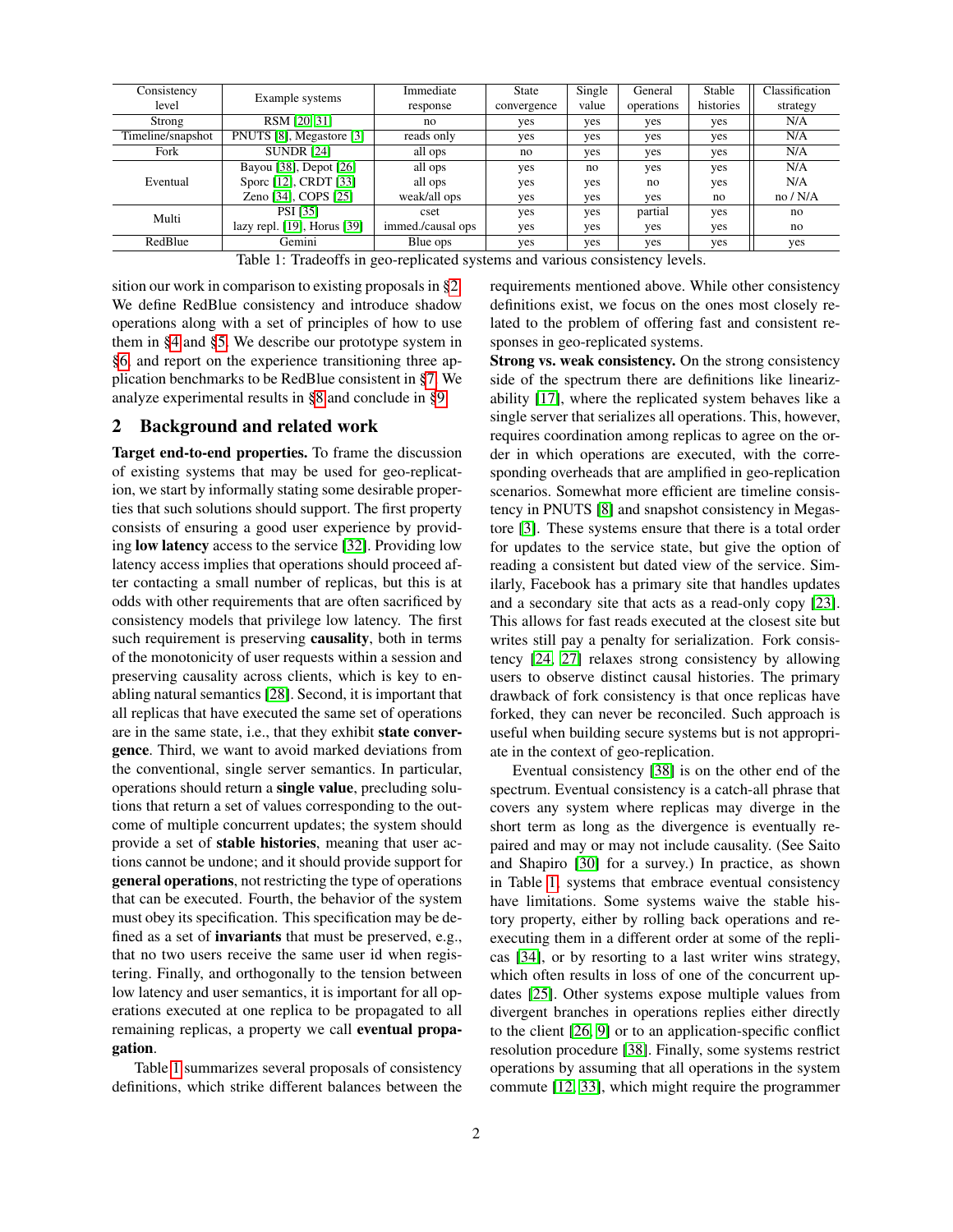to rewrite or avoid using some operations.

Coexistence of multiple consistency levels. The solution we propose for addressing the tension between low latency and strongly consistent responses is to allow different operations to run with different consistency levels. Existing systems that used a similar approach include Horus [\[39\]](#page-13-15), lazy replication [\[19\]](#page-13-3), Zeno [\[34\]](#page-13-4), and PSI [\[35\]](#page-13-5). However, none of these proposals guide the service developer in choosing between the available consistency levels. In particular, developers must reason about whether their choice leads to the desired service behavior, namely by ensuring that invariants are preserved and that replica state does not diverge. This can be challenging due to difficulties in identifying behaviors allowed by a specific consistency level and understanding the interplay between operations running at different levels. Our research addresses this challenge, namely by defining a set of conditions that precisely determine the appropriate consistency level for each operation.

Other related work. Consistency rationing [\[18\]](#page-13-21) allows consistency guarantees to be associated with data instead of operations, and the consistency level to be automatically switched at runtime between weak consistency and serializability based on specified policies. TACT [\[41\]](#page-13-22) consistency bounds the amount of inconsistency of data items in an application-specific manner, using the following metrics: numerical error, order error and staleness. In contrast to these models, the focus of our work is not on adapting the consistency levels of particular data items at runtime, but instead on systematically partitioning the space of operations according to their actions and the desired system semantics.

One of the central aspects of our work is the notion of shadow operations, which increase operation commutativity by decoupling the decision of the side effects from their application to the state. This enables applications to make more use of fast operations. Some prior work also aims at increasing operation commutativity: Weihl exploited commutativity-based concurrency control for abstract data types [\[40\]](#page-13-23); operational transformation [\[10,](#page-13-24) [12\]](#page-13-9) extends non-commutative operations with a transformation that makes them commute; Conflict-free Replicated Data Types (CRDTs) [\[33\]](#page-13-10) design operations that commute by construction; Gray [\[15\]](#page-13-25) proposed an open nested transaction model that uses commutative compensating transactions to revert the effects of aborted transactions without rolling back the transactions that have seen their results and already committed; delta transactions [\[36\]](#page-13-26) divide a transaction into smaller pieces that commute with each other to reduce the serializability requirements. Our proposal of shadow operations can be seen as an extension to these concepts, providing a different way of broadening the scope of potentially commutative operations. There exist other proposals that also decouple the

execution into two parts, namely two-tier replication [\[16\]](#page-13-27) and CRDT downstreams [\[33\]](#page-13-10). In contrast to these proposals, for each operation, we may generate different shadow operations based on the specifics of the execution. Also, shadow operations can run under different consistency levels, which is important because commutativity is not always sufficient to ensure safe weakly consistent operation.

#### 3 System model

We assume a distributed system with state fully replicated across *k* sites denoted  $site_0 \ldots site_{k-1}$ . We follow the traditional deterministic state machine model, where there is a set of possible states *S* and a set of possible operations *O*, each replica holds a copy of the current system state, and upon applying an operation each replica deterministically transitions to the next state and possibly outputs a corresponding reply.

In our notation,  $S \in \mathcal{S}$  denotes a system state, and  $u, v \in O$  denote operations. We assume there exists an initial state  $S_0$ . If operation  $u$  is applied against a system state  $S$ , it produces another system state  $S'$ ; we will also denote this by  $S' = S + u$ . We say that a pair of operations *u* and *v* commute if  $\forall S \in S$ ,  $S + u + v = S + v + u$ . The system maintains a set of application-specific invariants. We say that state *S* is *valid* if it satisfies all these invariants. Each operation  $u$  is initially submitted at one site which we call *u*'s *primary site* and denote  $site(u)$ ; the system then later replicates *u* to the other sites.

# <span id="page-2-0"></span>4 RedBlue consistency

In this section we introduce RedBlue consistency, which allows replicated systems to be fast as possible and consistent when necessary. "Fast" is an easy concept to understand—it equates to providing low latency responses to user requests. "Consistent" is more nuanced consistency models technically restrict the state that operations can observe, which can be translated to an order that operations can be applied to a system. Eventual consistency [\[25,](#page-13-6) [38,](#page-13-7) [26,](#page-13-8) [12\]](#page-13-9), for example, permits operations to be partially ordered and enables fast systems sites can process requests locally without coordinating with each other—but sacrifices the intuitive semantics of serializing updates. In contrast, linearizability [\[17\]](#page-13-17) or serializability [\[5\]](#page-13-28) provide strong consistency and allow for systems with intuitive semantics—in effect, all sites process operations in the same order—but require significant coordination between sites, precluding fast operation. RedBlue consistency is based on an explicit division of operations into blue operations whose order of execution can vary from site to site, and red operations that must be executed in the same order at all sites.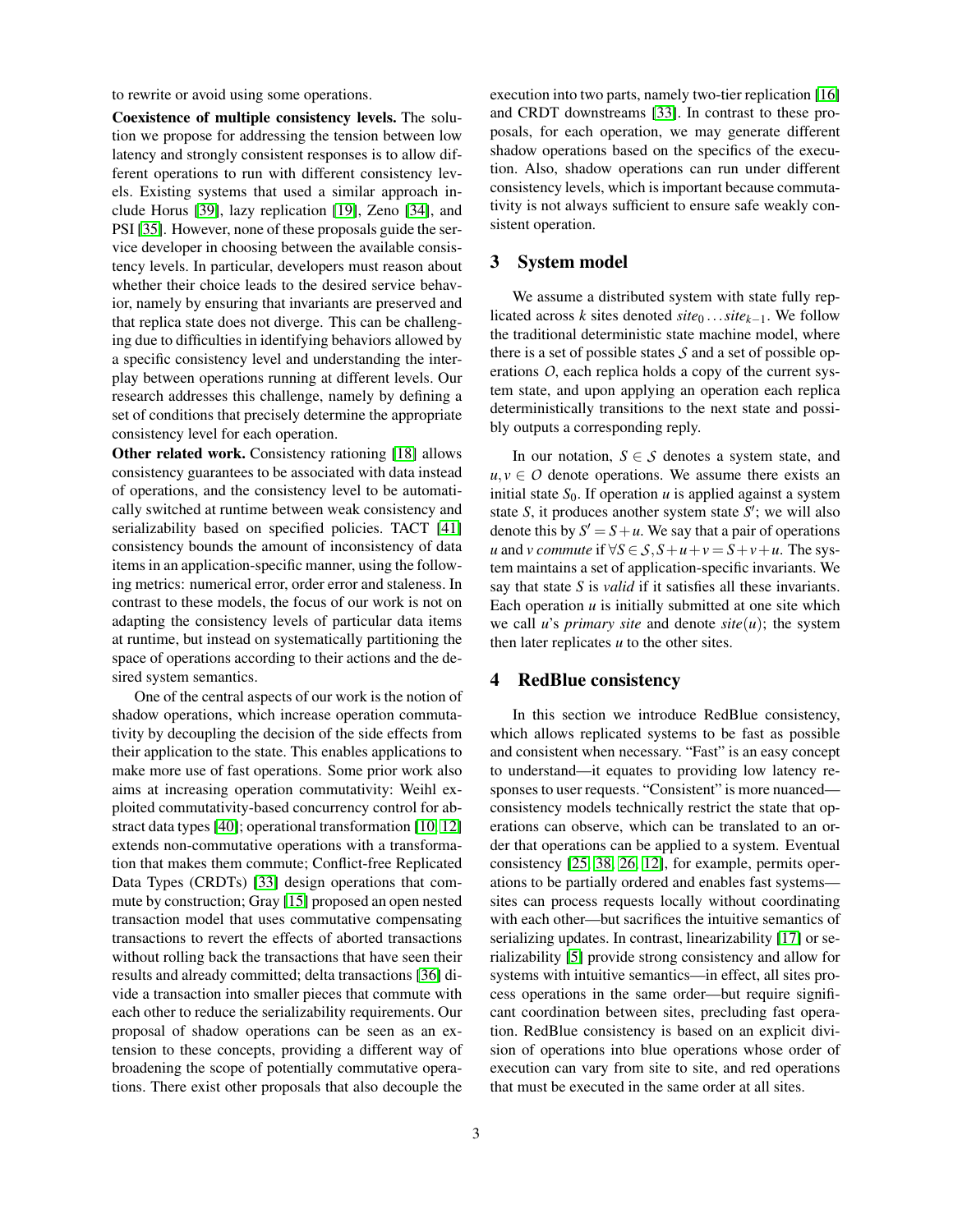<span id="page-3-0"></span>

<span id="page-3-1"></span>(b) Causal serializations of *O*

Figure 1: RedBlue order and causal serializations for a system spanning two sites. Operations marked with  $\star$  are red; operations marked with  $\triangle$  are blue. Dotted arrows in [\(a\)](#page-3-0) indicate dependencies between operations.

## 4.1 Defining RedBlue consistency

The definition of RedBlue consistency has two components: (1) A RedBlue order, which defines a partial order of operations, and (2) a set of local causal serializations, which define site-specific total orders in which the operations are locally applied.

Definition 1 (RedBlue order). *Given a set of operations U* =  $B \cup R$ *, where*  $B \cap R = ∅$ *, a* RedBlue order *is a partial order*  $O = (U, \prec)$  *with the restriction that*  $\forall u, v \in R$  *such that*  $u \neq v$ *,*  $u \prec v$  *or*  $v \prec u$  *(i.e., red operations are totally ordered).*

Recall that each site is a deterministic state machine that processes operations in a serial order. The serial order executed by site *i* is a causal serialization if it is compatible with the global RedBlue order and ensures causality for all operations initially executed at site *i*. A replicated system with *k* sites is then RedBlue consistent if every site applies a causal serialization of the same global RedBlue order *O*.

**Definition 2** (Causal serialization). *Given a site i,*  $O_i$  = (*U*,<) *is an i*-causal serialization *(or short, a* causal serialization) *of RedBlue order*  $O = (U, \prec)$  *if (a)*  $O_i$  *is a* 

|                | float balance, interest = $0.05$ ;               |
|----------------|--------------------------------------------------|
| 2              | func deposit (float money):                      |
| 3              | $balance = balance + money;$                     |
| $\overline{4}$ | func withdraw ( float money ):                   |
| 5              | <b>if</b> (balance - money >= $0$ ) <b>then:</b> |
| 6              | $balance = balance - money;$                     |
| 7              | else print "failure";                            |
| 8              | func accrueinterest():                           |
| 9              | float delta = balance $\times$ interest;         |
| 10             | $balance = balance + delta;$                     |
|                |                                                  |

<span id="page-3-2"></span>Figure 2: Pseudocode for the bank example.

*linear extension of O (i.e.,* < *is a total order compatible with the partial order* ≺*), and (b) for any two operations*  $u, v \in U$ , if site $(v) = i$  and  $u < v$  in  $O_i$ , then  $u \prec v$ .

Definition 3 (RedBlue consistency). *A replicated system is O*-RedBlue consistent *(or short, RedBlue consistent) if each site i applies operations according to an i-causal serialization of RedBlue order O.*

Figure [1](#page-3-1) shows a RedBlue order and a pair of causal serializations of that RedBlue order. In systems where every operation is labeled red, RedBlue consistency is equivalent to serializability [\[5\]](#page-13-28); in systems where every operation is labeled blue, RedBlue consistency allows the same set of behaviors as eventual consistency [\[38,](#page-13-7) [25,](#page-13-6) [26\]](#page-13-8). It is important to note that while RedBlue consistency constrains possible orderings of operations at each site and thus the states the system can reach, it does not ensure *a priori* that the system achieves all the end-toend properties identified in [§2,](#page-1-0) in particular, state convergence and invariant preservation, as discussed next.

#### <span id="page-3-3"></span>4.2 State convergence and a RedBlue bank

In order to understand RedBlue consistency it is instructive to look at a concrete example. For this example, consider a simple bank with two users: Alice in the EU and Bob in the US. Alice and Bob share a single bank account where they can deposit or withdraw funds and where a local bank branch can accrue interest on the account (pseudocode for the operations can be found in Figure [2\)](#page-3-2). Let the deposit and accrueinterest operations be blue. Figure [3](#page-4-1) shows a RedBlue order of deposits and interest accruals made by Alice and Bob and causal serializations applied at both branches of the bank.

State convergence is important for replicated systems. Intuitively a pair of replicas is state convergent if, after processing the same set of operations, they are in the same state. In the context of RedBlue consistency we formalize state convergence as follows:

Definition 4 (State convergence). *A RedBlue consistent system is state convergent if all causal serializations of the underlying RedBlue order O reach the same state S.*

The bank example as described is not state convergent. The root cause is not surprising: RedBlue consistency allows sites to execute blue operations in different orders but two blue operations in the example correspond to non-commutative operations—addition (dep-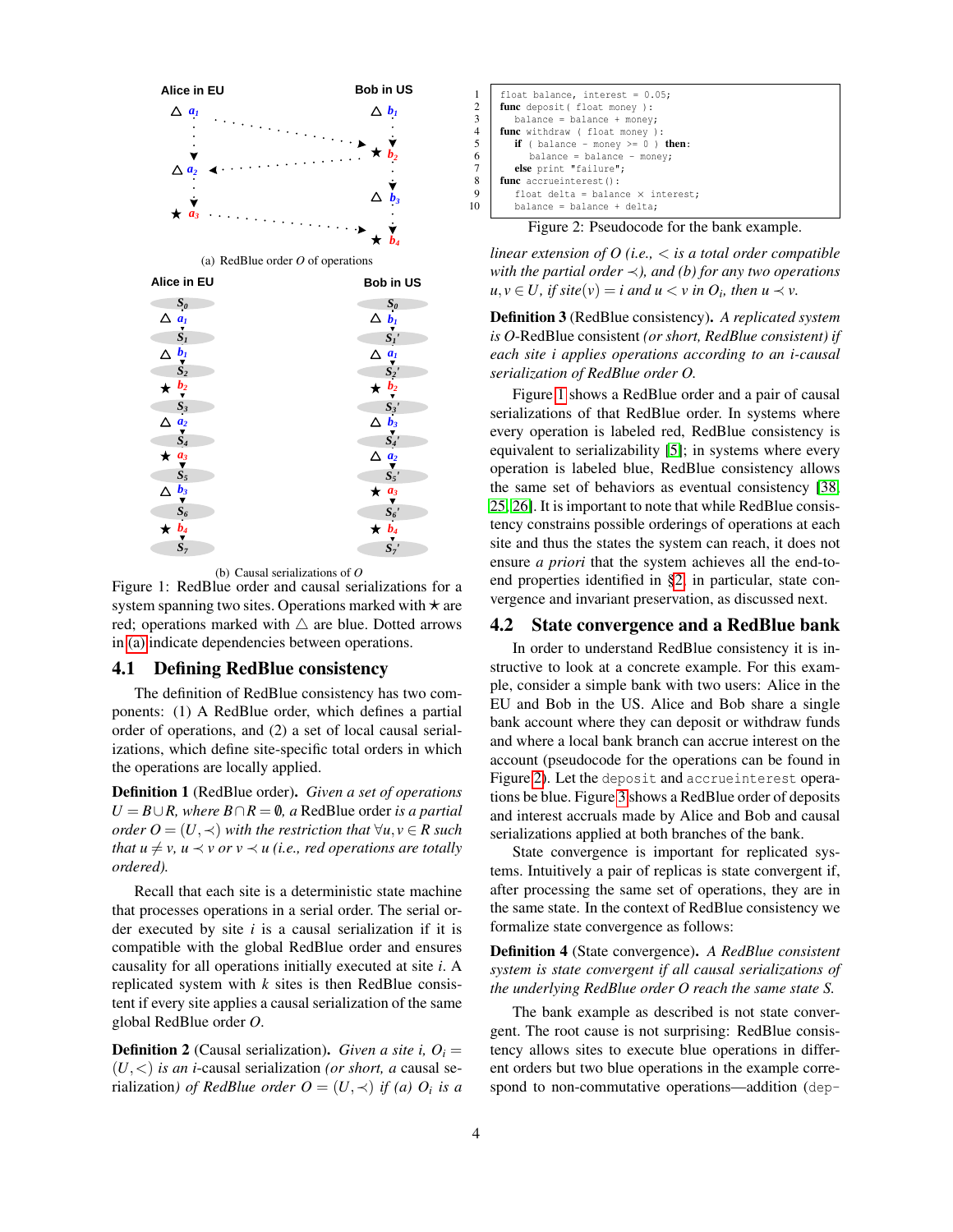| Alice in EU                      | <b>Bob in US</b>                                            |
|----------------------------------|-------------------------------------------------------------|
| $\triangle$ deposit(20)          | $\triangle$ accrueinterest()                                |
|                                  | (a) RedBlue order $O$ of operations issued by Alice and Bob |
| Alice in EU                      | <b>Bob in US</b>                                            |
| balance:100                      | balance:100                                                 |
| deposit (20)                     | $\wedge$ accrueinterest()                                   |
| balance:120                      | balance: 105                                                |
| $\wedge$ <i>accrueinterest()</i> | deposit(20)                                                 |
| balance:126                      | balance:125                                                 |

<span id="page-4-1"></span>(b) Causal serializations of *O* leading to diverged state

Figure 3: A RedBlue consistent account with initial balance of \$100.

osit) and multiplication (accrueinterest). A sufficient condition to guarantee state convergence in a Red-Blue consistent system is that every blue operation is *globally commutative*, i.e., it commutes with all other operations, blue or red.

<span id="page-4-3"></span>Theorem 1. *Given a RedBlue order O, if all blue operations are globally commutative, then any O-RedBlue consistent system is state convergent.*[1](#page-4-2)

The banking example and Theorem [1](#page-4-3) highlight an important tension inherent to RedBlue consistency. On the one hand, low latency requires an abundance of blue operations. On the other hand, state convergence requires that blue operations commute with all other operations, blue or red. In the next section we introduce a method for addressing this tension by increasing commutativity.

## <span id="page-4-0"></span>5 Replicating side effects

In this section, we observe that while operations themselves may not be commutative, *we can often make the changes they induce on the system state commute.* Let us illustrate this issue within the context of the Red-Blue bank from [§4.2.](#page-3-3) We can make the deposit and accrueinterest operations commute by first computing the amount of interested accrued and then treating that value as a deposit.

#### 5.1 Defining shadow operations

The key idea is to split each original application operation *u* into two components: a *generator operation*  $g_u$  with no side effects, which is executed only at the primary site against some system state *S* and produces a *shadow operation*  $h_u(S)$ , which is executed at every site (including the primary site). The generator operation decides which state transitions should be made while the shadow operation applies the transitions in a state-independent manner.

The implementation of generator and shadow operations must obey some basic correctness requirements. Generator operations, as mentioned, must not have any side effects. Furthermore, shadow operations must produce the same effects as the corresponding original operation when executed against the original state *S* used as an argument in the creation of the shadow operation.

Definition 5 (Correct generator / shadow operations). *The decomposition of operation u into generator and shadow operations is correct if for all states S, the generator operation g<sup>u</sup> has no effect and the generated shadow operation hu*(*S*) *has the same effect as u, i.e., for any state S*:  $S + g_u = S$  *and*  $S + h_u(S) = S + u$ .

Note that a trivial decomposition of an original operation *u* into generator and shadow operations is to let *g<sup>u</sup>* be a no-op and let  $h_u(S) = u$  for all *S*.

In practice, as exemplified in [§7,](#page-7-0) separating the decision of which transition to make from the act of applying the transition allows many objects and their associated usage in shadow operations to form an abelian group and thus dramatically increase the number of commutative (i.e., blue) operations in the system. Unlike previous approaches [\[16,](#page-13-27) [33\]](#page-13-10), for a given original operation, our solution allows its generator operation to generate state-specific shadow operations with different properties, which can then be assigned different colors in the RedBlue consistency model.

## 5.2 Revisiting RedBlue consistency

Decomposing operations into generator and shadow components requires us to revisit the foundations of Red-Blue consistency. In particular, only shadow operations are included in a RedBlue order while the causal serialization for site *i* additionally includes the generator operations initially executed at site *i*. The causal serialization must ensure that generator operations see the same state that is associated with the generated shadow operation and that shadow operations appropriately inherit all dependencies from their generator operation.

We capture these subtleties in the following revised definition of causal serializations. Let *U* be the set of shadow operations executed by the system and  $V_i$  be the generator operations executed at site *i*.

Definition 6 (Causal serialization–revised). *Given a site i,*  $O_i$   $=$   $(U \cup V_i,$   $<$   $)$  *is an i-causal serialization of RedBlue order*  $O = (U, \prec)$  *if* 

- *O<sup>i</sup> is a total order;*
- $\bullet$   $(U, <)$  *is a linear extension of O;*
- *For any*  $h_v(S) \in U$  generated by  $g_v \in V_i$ , S is the state *obtained after applying the sequence of shadow operations preceding*  $g_v$  *in*  $O_i$ *;*
- For any  $g_v \in V_i$  and  $h_u(S) \in U$ ,  $h_u(S) < g_v$  in  $O_i$  iff  $h_u(S) \prec h_v(S')$  *in O.*

<span id="page-4-4"></span>Note that shadow operations appear in every causal serialization, while generator operations appear only in the causal serialization of the initially executing site.

<span id="page-4-2"></span> $<sup>1</sup>$ All proofs can be found in a separate technical report [\[22\]](#page-13-29).</sup>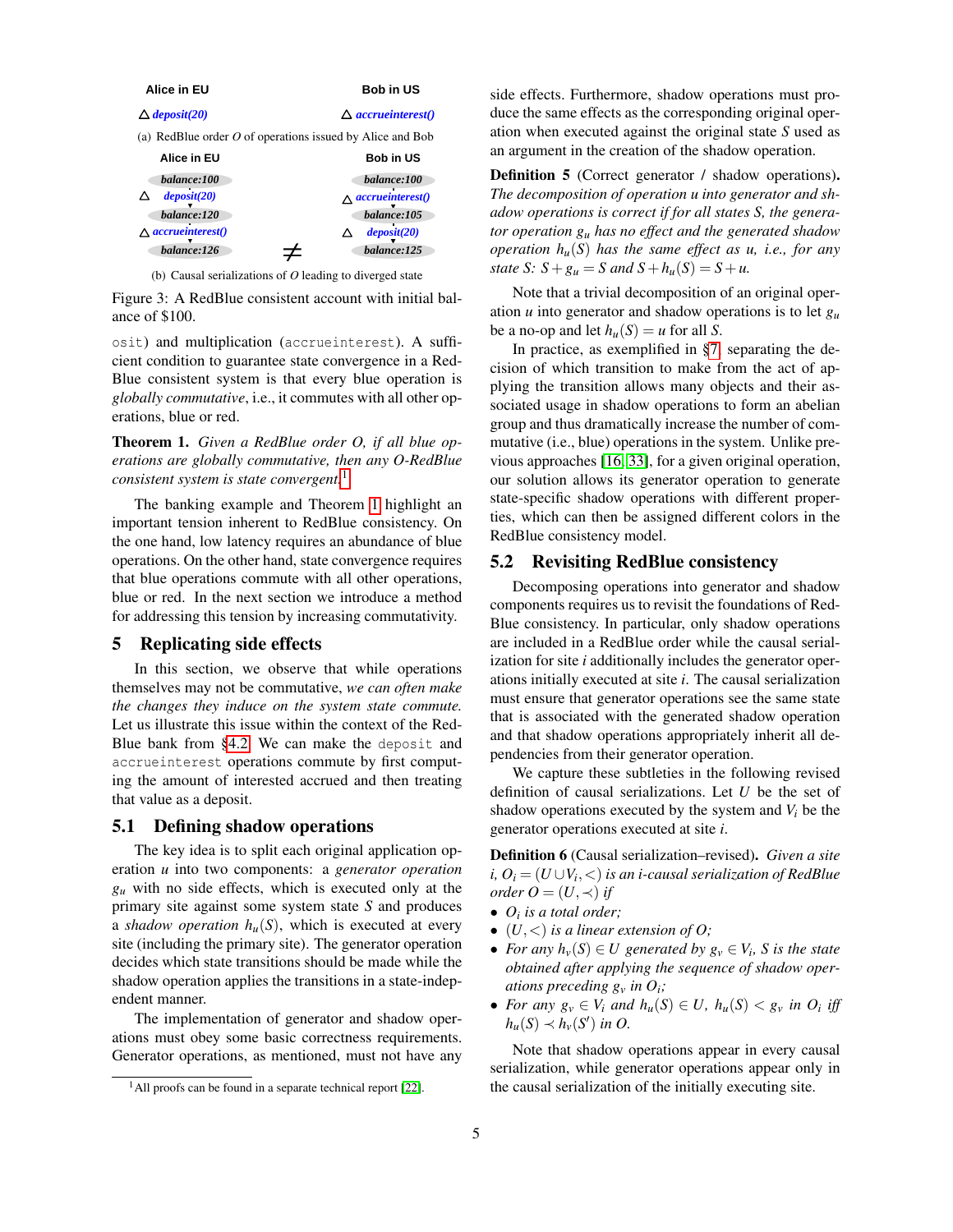<span id="page-5-0"></span>

<span id="page-5-1"></span>(b) Invalid but convergent causal serializations of *O*

Figure 5: A RedBlue consistent bank with only blue operations. The starting balance of \$125 is the result of applying shadow operations above the solid line to an initial balance of \$100. Loops indicate generator operations.

## 5.3 Shadow banking and invariants

Figure [4](#page-5-0) shows the shadow operations for the banking example. Note that the withdraw operation maps to two distinct shadow operations that may be labeled as blue or red independently—withdrawAck' and withdrawFail'.

Figure [5](#page-5-1) illustrates that shadow operations make it possible for all operations to commute, provided that we can identify the underlying abelian group. This does not mean, however, that it is safe to label all operations blue.

In this example, such a labeling would allow Alice and Bob to successfully withdraw \$70 and \$60 at their local branches, thus ending up with a final balance of \$-5. This violates the fundamental invariant that a bank balance should never be negative.

To determine which operations can be safely labeled blue, we begin by defining that a shadow operation is invariant safe if, when applied to a valid state, it always transitions the system into another valid state.

Definition 7 (Invariant safe). *Shadow operation hu*(*S*) *is invariant safe if for all valid states S and S', the state*  $S' + h_u(S)$  *is also valid.* 

The following theorem states that in a RedBlue consistent system with appropriate labeling, each replica transitions only through valid states.

<span id="page-5-2"></span>Theorem 2. *If all shadow operations are correct and all blue shadow operations are invariant safe and globally*



<span id="page-5-3"></span>(b) Convergent and invariant preserving causal serializations of *O*

Figure 6: A RedBlue consistent bank with correctly labeled shadow operations and initial balance of \$100.

*commutative, then for any execution of that system that is RedBlue consistent, no site is ever in an invalid state.*

What can be blue? What must be red? The combination of Theorems [1](#page-4-3) and [2](#page-5-2) leads to the following procedure for deciding which shadow operations can be blue or must be red if a RedBlue consistent system is to provide both state convergence and invariant preservation:

- 1. For any pair of non-commutative shadow operations *u* and *v*, label both *u* and *v* red.
- 2. For any shadow operation *u* that may result in an invariant being violated, label *u* red.
- 3. Label all non-red shadow operations blue.

Applying this decision process to the bank example leads to a labeling where withdrawAck' is red and the remaining shadow operations are blue. Figure [6](#page-5-3) shows a RedBlue order with appropriately labeled shadow operations and causal serializations for the two sites.

#### 5.4 Discussion

Shadow operations introduce some surprising anomalies to a user experience. Notably, while the effect of every user action is applied at every site, the final system state is not guaranteed to match the state resulting from a serial ordering of the original operations. The important thing to keep in mind is that the decisions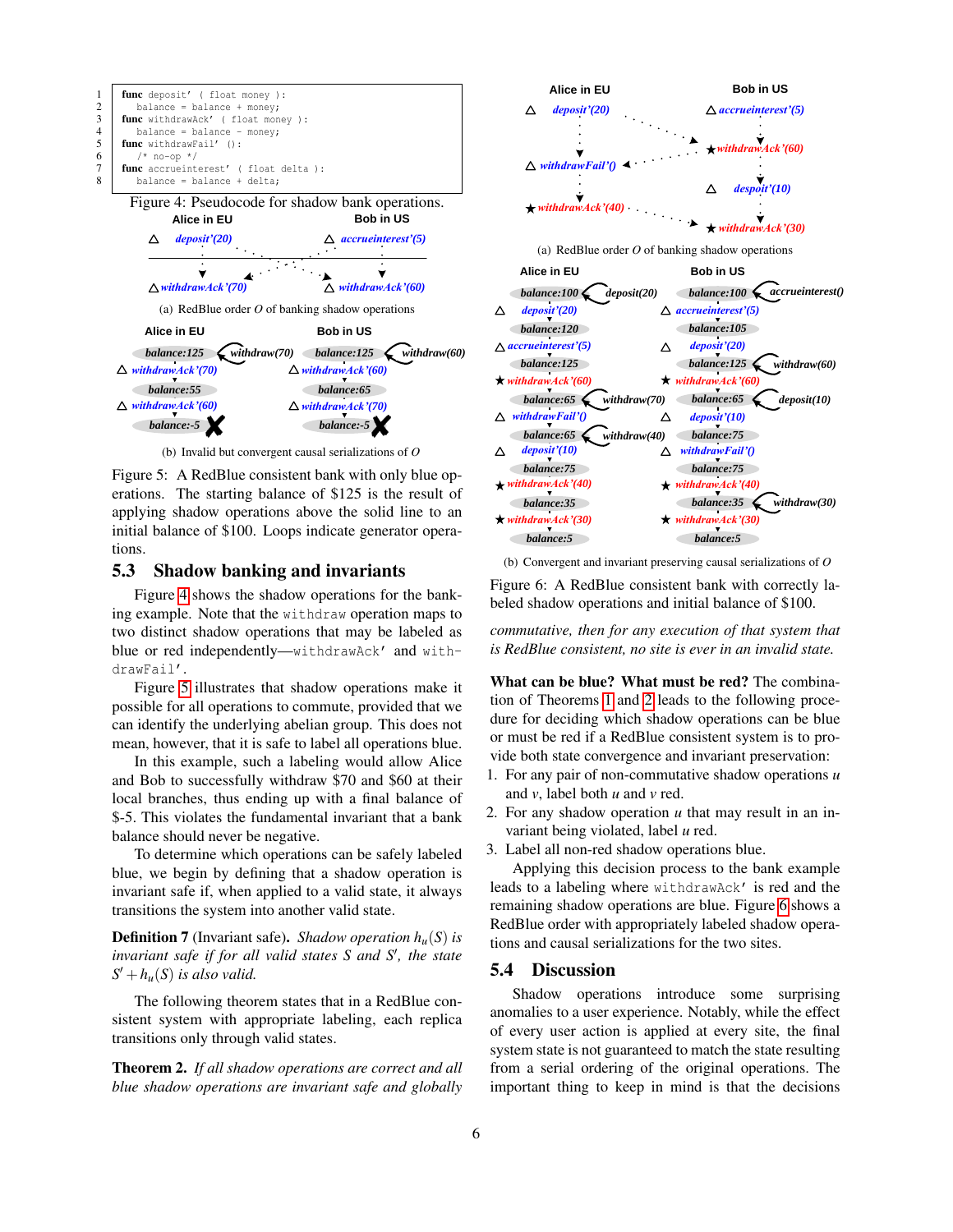made always make sense in the context of the *local* view of the system: when Alice accrues interest in the EU, the amount of interest accrued is based on the balance that Alice observes at that moment. If Bob concurrently makes a deposit in the US and subsequently observes that interest has been accrued, the amount of interest *will not* match the amount that Bob would accrue based on the balance as he currently observes it.

Shadow operations always provide for a coherent sequence of state transitions that reflects the effects demanded by user activity; while this sequence of state transitions is coherent (and convergent), the state transitions are chosen based on the locally observable state when/where the user activity initiated and not the system state when they are applied.

## <span id="page-6-0"></span>6 Gemini design & implementation

We implemented the Gemini storage system to provide RedBlue consistency. The prototype consists of 10K lines of java code and uses MySQL as its storage backend. Each Gemini site consists of four components: a storage engine, a proxy server, a concurrency coordinator, and a data writer. A multi-site deployment is constructed by replicating the single site components across multiple sites.

The basic flow of user requests through the system is straightforward. A user issues requests to a *proxy server* located at the closest site. The proxy server processes a request by executing an appropriate application transaction, which is implemented as a single Gemini operation, comprising multiple data accesses; individual data accesses within a generator operation execute in a temporary private scratchpad, providing a virtual private copy of the service state. The original data lies in a *storage engine*, which provides a standard storage interface. In our implementation, the storage engine is a relational database, and scratchpad operations are executed against a temporary table. Upon completion of the generator operation, the proxy server sends the produced shadow operation on to the *concurrency coordinator* to admit or reject this operation according to RedBlue consistency. The concurrency coordinator notifies the proxy server if the operation is accepted or rejected. Additionally, accepted shadow operations are appended to the end of the local causal serialization and propagated to remote sites and to the local *data writer* for execution against the storage engine. When a shadow operation is rejected, the proxy server re-executes the generator operation and restarts the process.

## 6.1 Optimistic concurrency control

Gemini relies on optimistic concurrency control (OCC) [\[5\]](#page-13-28) to run generator operations without blocking.

Gemini uses timestamps to determine if operations can complete successfully. Timestamps are logical clocks [\[20\]](#page-13-11) of the form  $\langle \langle b_0, b_1, \ldots, b_{k-1} \rangle, r \rangle$ , where *b<sub>i</sub>* is the local count of shadow operations initially executed by site *i* and *r* is the global count of red shadow operations. To ensure that different sites do not choose the same red sequence number (i.e., all red operations are totally-ordered) we use a simple token passing scheme: only the coordinator in possession of a unique red token is allowed to increase the counter *r* and approve red operations. In the current prototype, a coordinator holds onto the red token for up to 1 second before passing it along.

When a generator operation completes, the coordinator must determine if the operation (a) reads a coherent system snapshot and (b) obeys the ordering constraints of a causal serialization, as described in [§5.](#page-4-0) To do this, the coordinator checks the timestamps of the data items readd and written by the completing operation, and compares them to the timestamps associated with operations completing concurrently and the remote shadow operations that were being applied simultaneously at that site.

Upon successful completion of a generator operation the coordinator assigns the corresponding shadow operation a timestamp that is component-wise equal to the latest operation that was incorporated at its site, and increments its blue and, if this shadow operations is red, the red component of the logical timestamp. This timestamp determines the position of the shadow operation in the RedBlue order, with the normal rules that determine that two operations are partially ordered if one is equal to or dominates the other in all components. It also allows sites to know when it is safe to incorporate remote shadow operations: they must wait until all shadow operations with smaller timestamps have already been incorporated in the local state of the site. When a remote shadow operation is applied at a site, it is assigned a new timestamp that is the entry-wise max of the timestamp assigned to the shadow operation in the initial site and the local timestamps of accessed data objects. This captures dependencies that span local and remote operations.

Read-only shadow operations. As a performance optimization, a subset of blue shadow operations can be marked read-only. Read-only shadow operations receive special treatment from the coordinator: once the generator operation passes the coherence and causality checks, the proxy is notified that the shadow operation has been accepted but the shadow operation is *not* incorporated into the local serialization or global RedBlue order.

#### 6.2 Failure handling

The current Gemini prototype is designed to demonstrate the performance potential of RedBlue consistency in geo-replicated environments and as such is not implemented to tolerate faults of either a local (i.e., within a site) or catastrophic (i.e., of an entire site) nature. Addressing these concerns is orthogonal to the primary con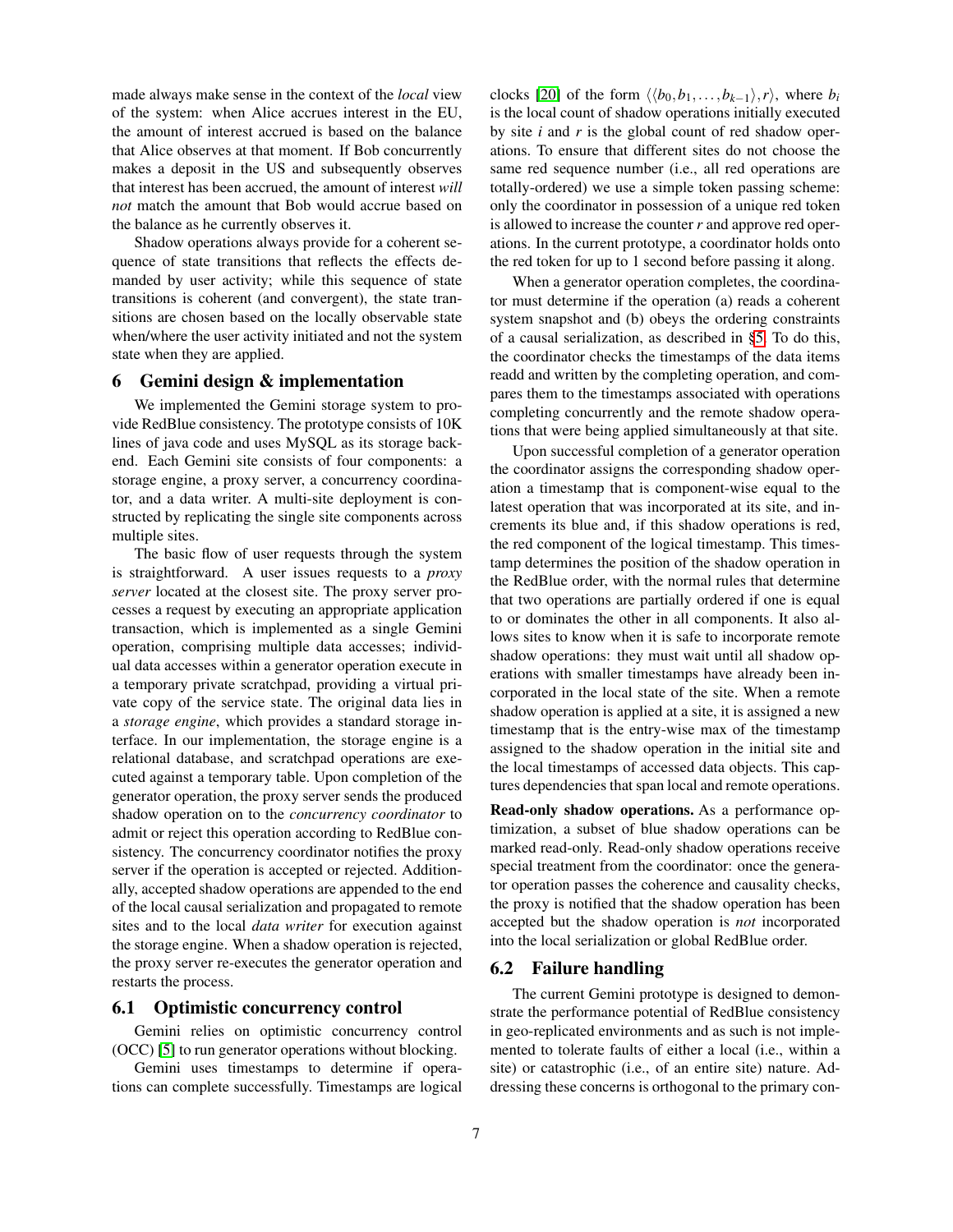tributions of this paper, nonetheless we briefly sketch mechanisms that could be employed to handle faults.

Isolated component failure. The Gemini architecture consists of four main components at each site, each representing a single point of failure. Standard state machine replication techniques [\[20,](#page-13-11) [31\]](#page-13-12) can be employed to make each component robust to failures.

Site failure. Our Gemini prototype relies on a simple token exchange for coordinating red epochs. To avoid halting the system upon a site failure, a fault tolerant consensus protocol like Paxos [\[21\]](#page-13-30) can regulate red tokens.

Operation propagation. Gemini relies on each site to propagate its own local operations to all remote sites. A pair-wise network outage or failure of a site following the replication of a operation to some but not all of the sites could prevent sites from exchanging operations that depend on the partially replicated operation. This can be addressed using standard techniques for exchanging causal logs [\[26,](#page-13-8) [2,](#page-13-31) [38,](#page-13-7) [28\]](#page-13-16) or reliable multicast [\[13\]](#page-13-32).

Cross-session monotonicity. The proxy that each user connects to enforces the monotonicity of user requests within a session [\[37\]](#page-13-33). However, a failure of that proxy, or the user connecting to a different site may result in a subset of that user's operations not carrying over. This can be addressed by allowing the user to specify a "lastread" version when starting a new session or requiring the user to cache all relevant requests [\[26\]](#page-13-8) in order to replay them when connecting to a new site.

## <span id="page-7-0"></span>7 Case studies

In this section we report on our experience in modifying three existing applications—the TPC-W shopping cart benchmark [\[7\]](#page-13-34), the RUBiS auction benchmark [\[11\]](#page-13-35), and the Quoddy social networking application [\[14\]](#page-13-36)—to work with RedBlue consistency. The two main tasks to fulfill this goal are (1) decomposing the application into generator and shadow operations and (2) labeling the shadow operations appropriately.

Writing generator and shadow operations. Each of the three case study applications executes MySQL database transactions as part of processing user requests, generally one transaction per request. We map these application level transactions to the original operations and they also serve as a starting point for the generator operations. For shadow operations, we turn each execution path in the original operation into a distinct shadow operation; an execution path that does not modify system state is explicitly encoded as a no-op shadow operation.When the shadow operations are in place, the generator operation is augmented to invoke the appropriate shadow operation at each path.

Labeling shadow operations. Table [2](#page-8-0) reports the number of transactions in the TPC-W, RUBiS, and Quoddy, the number of blue and red shadow operations we identified using the labeling rules in [§5.3,](#page-4-4) and the application changes measured in lines of code. Note that read-only transactions always map to blue no-op shadow operations. In the rest of this section we expand on the lessons learned from making applicaations RedBlue consistent.

# <span id="page-7-1"></span>7.1 TPC-W

TPC-W [\[7\]](#page-13-34) models an online bookstore. The application server handles 14 different user requests such as browsing, searching, adding products to a shopping cart, or placing an order. Each user request generates between one and four transactions that access state stored across eight different tables. We extend an open source implementation of the benchmark [\[29\]](#page-13-37) to allow a shopping cart to be shared by multiple users across multiple sessions.

Writing TPC-W generator and shadow operations. Of the twenty TPC-W transactions, thirteen are readonly and admit no-op shadow operations. The remaining seven update transactions translate to one or more shadow operations according to the number of distinct execution paths in the original operation .

We now give an example transaction, doBuyConfirm, which completes a user purchase. The pseudocode for the original transaction is shown in Figure [7\(a\).](#page-8-1)

The doBuyConfirm transaction removes all items from a shopping cart, computes the total cost of the purchase, and updates the stock value for the purchased items. If the stock would drop below a minimum threshold, then the transaction also replenishes the stock. The key challenge in implementing shadow operations for doBuyConfirm is that the original transaction does not commute with itself or any transaction that modifies the contents of a shopping cart. Naively treating the original transaction as a shadow operation would force every shadow operation to be red.

Figure [7\(b\)](#page-8-2) shows the generator operation of doBuy-Confirm, and Figures  $7(c)$  and  $7(d)$  depict the corresponding pair of shadow operations: doBuyConfirmIncre' and doBuyConfirmDecre'. The former shadow operation is generated when the stock falls below the minimum threshold and must be replenished; the latter is generated when the purchase does not drive the stock below the minimum threshold and consequently does not trigger the replenishment path. In both cases, the generator operation is used to determine the number of items purchased and total cost as well the shadow operation that corresponds to the initial execution. At the end of the execution of the generator operation these parameters and the chosen shadow operation are then propagated to other replicas.

Labeling TPC-W shadow operations. For 29 shadow operations in TPC-W, we find that 27 can be blue and only two must be red. To label shadow operations, we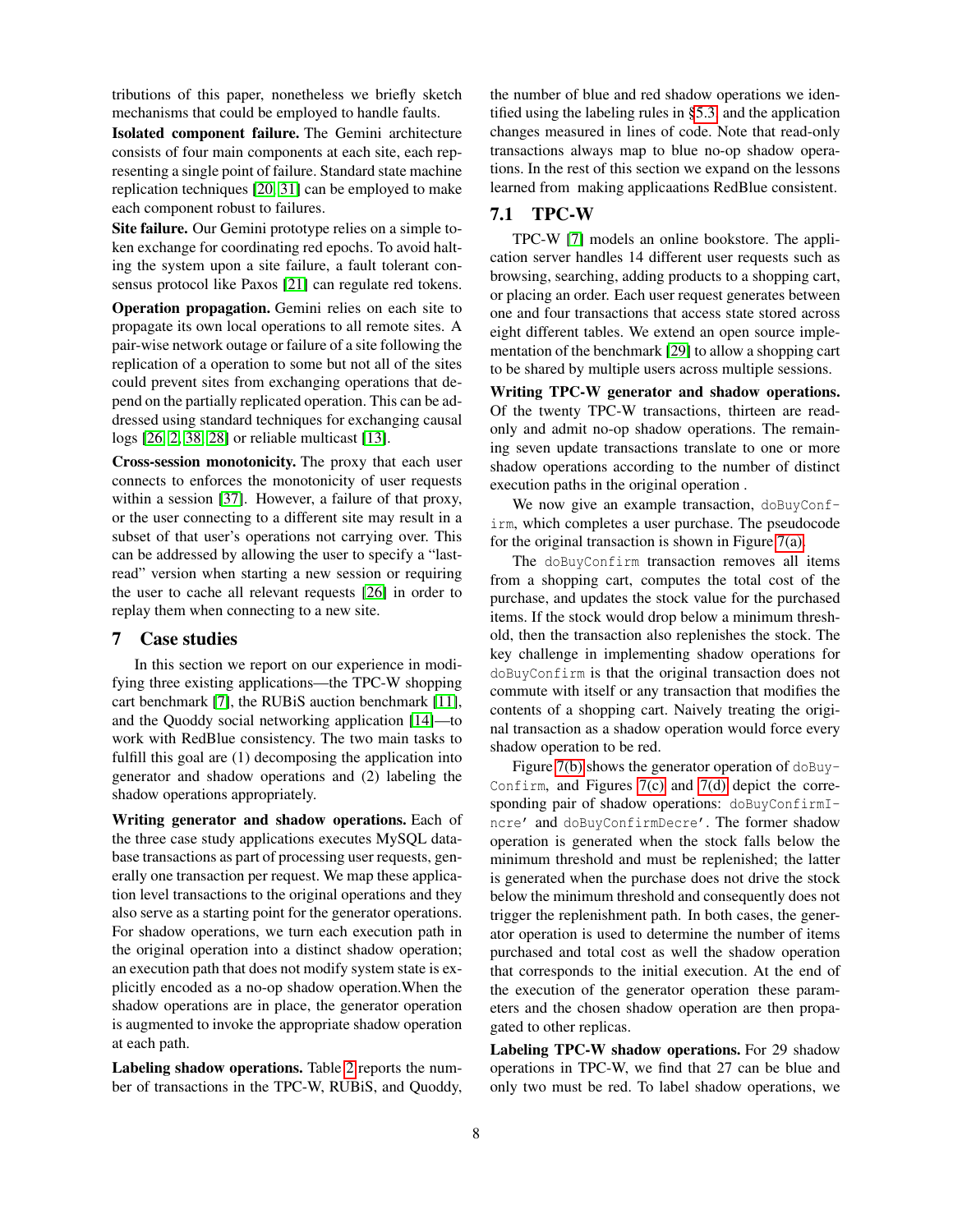<span id="page-8-0"></span>

|                                                                                                              | Original                                                                                                                                                                                                                                                                                                                                                                                                                                                                                                                                                                                                                                                                                                                                                                                                                                                                            |                                                     |              |           | RedBlue consistent extension |                                                                                                                           |                                                                                                                                                                                                                                                                                                                                                                                                                                                                                                                                                                                                                                                                                                                                                                                                                                                                                                                                                                                                                                                                                                    |                                                                                                                                                                                                                                                                                                         |                |            |                                                                    |
|--------------------------------------------------------------------------------------------------------------|-------------------------------------------------------------------------------------------------------------------------------------------------------------------------------------------------------------------------------------------------------------------------------------------------------------------------------------------------------------------------------------------------------------------------------------------------------------------------------------------------------------------------------------------------------------------------------------------------------------------------------------------------------------------------------------------------------------------------------------------------------------------------------------------------------------------------------------------------------------------------------------|-----------------------------------------------------|--------------|-----------|------------------------------|---------------------------------------------------------------------------------------------------------------------------|----------------------------------------------------------------------------------------------------------------------------------------------------------------------------------------------------------------------------------------------------------------------------------------------------------------------------------------------------------------------------------------------------------------------------------------------------------------------------------------------------------------------------------------------------------------------------------------------------------------------------------------------------------------------------------------------------------------------------------------------------------------------------------------------------------------------------------------------------------------------------------------------------------------------------------------------------------------------------------------------------------------------------------------------------------------------------------------------------|---------------------------------------------------------------------------------------------------------------------------------------------------------------------------------------------------------------------------------------------------------------------------------------------------------|----------------|------------|--------------------------------------------------------------------|
|                                                                                                              | Application                                                                                                                                                                                                                                                                                                                                                                                                                                                                                                                                                                                                                                                                                                                                                                                                                                                                         | user                                                | transactions |           |                              | LOC.                                                                                                                      | shadow operations                                                                                                                                                                                                                                                                                                                                                                                                                                                                                                                                                                                                                                                                                                                                                                                                                                                                                                                                                                                                                                                                                  |                                                                                                                                                                                                                                                                                                         |                |            | <b>LOC</b>                                                         |
|                                                                                                              |                                                                                                                                                                                                                                                                                                                                                                                                                                                                                                                                                                                                                                                                                                                                                                                                                                                                                     | requests                                            | total        | read-only | update                       |                                                                                                                           | blue no-op                                                                                                                                                                                                                                                                                                                                                                                                                                                                                                                                                                                                                                                                                                                                                                                                                                                                                                                                                                                                                                                                                         | blue update                                                                                                                                                                                                                                                                                             | red            | <b>LOC</b> | changed                                                            |
|                                                                                                              | TPC-W                                                                                                                                                                                                                                                                                                                                                                                                                                                                                                                                                                                                                                                                                                                                                                                                                                                                               | 14                                                  | 20           | 13        | 7                            | 9k                                                                                                                        | 13                                                                                                                                                                                                                                                                                                                                                                                                                                                                                                                                                                                                                                                                                                                                                                                                                                                                                                                                                                                                                                                                                                 | 14                                                                                                                                                                                                                                                                                                      | $\overline{2}$ | 2.8k       | 429                                                                |
|                                                                                                              | <b>RUBiS</b>                                                                                                                                                                                                                                                                                                                                                                                                                                                                                                                                                                                                                                                                                                                                                                                                                                                                        | 26                                                  | 16           | 11        | 5                            | 9.4k                                                                                                                      | 11                                                                                                                                                                                                                                                                                                                                                                                                                                                                                                                                                                                                                                                                                                                                                                                                                                                                                                                                                                                                                                                                                                 | 7                                                                                                                                                                                                                                                                                                       | 2              | 1k         | 180                                                                |
|                                                                                                              | Quoddy                                                                                                                                                                                                                                                                                                                                                                                                                                                                                                                                                                                                                                                                                                                                                                                                                                                                              | 13                                                  | 15           | 11        | 4                            | 15.5k                                                                                                                     | 11                                                                                                                                                                                                                                                                                                                                                                                                                                                                                                                                                                                                                                                                                                                                                                                                                                                                                                                                                                                                                                                                                                 | 4                                                                                                                                                                                                                                                                                                       | 0              | 495        | 251                                                                |
|                                                                                                              |                                                                                                                                                                                                                                                                                                                                                                                                                                                                                                                                                                                                                                                                                                                                                                                                                                                                                     |                                                     |              |           |                              |                                                                                                                           |                                                                                                                                                                                                                                                                                                                                                                                                                                                                                                                                                                                                                                                                                                                                                                                                                                                                                                                                                                                                                                                                                                    |                                                                                                                                                                                                                                                                                                         |                |            |                                                                    |
| 1<br>$\overline{c}$<br>3<br>$\overline{4}$<br>5<br>6<br>$\tau$<br>8<br>9<br>10<br>11<br>12<br>13<br>14<br>15 | Table 2: Original applications and the changes needed to make them RedBlue consistent.<br>doBuyConfirm(cartId){<br>$begin(x)$ ;<br>$cart = exec(SEXECT * FROM cartTb WHERE cId=cartId);$<br>$cost = computeCost(cart);$<br>$orderId = getUniquell();$<br>exec (INSERT INTO orderTb VALUES (orderId, cart.item.id, cart.item.gty<br>$\cdot \textit{cost}$ ) :<br><i>item</i> = exec (SELECT * FROM itemTb WHERE id=cart.item.id);<br>if item.stock - cart.item.qty < 10 then:<br>$delta = item.\,stock - cart.\,item.gt$ y + 21;<br>if $delta > 0$ then:<br>exec (UPDATE itemTb SET $item stock += delta$ );<br>$else$ $rollback()$ ;<br><b>else</b> exec (UPDATE itemTb SET <i>item.stock - = cart.item.qty</i> );<br>exec (DELETE FROM cartContentTb WHERE cId=cartId AND id=<br>$cart.timem.id$ ;<br>$commit()$ ; }<br>(a) Original transaction that commits changes to database. |                                                     |              |           |                              | 1<br>$\overline{c}$<br>3<br>$\overline{4}$<br>5<br>6<br>7<br>8<br>9<br>10<br>11<br>12<br>13<br>14<br>15<br>16<br>17<br>18 | doBuyConfirmGenerator(cartId){<br>$sp =$ qetScratchpad();<br>$sp.begin Txn()$ ;<br>$cart = sp.exec(SEXECT * FROM cartTb WHERE cId=cartId);$<br>$cost = computeCost(cart);$<br>$orderId = getUniformed()$ ;<br>sp.exec(INSERT INTO orderTb VALUES (orderId, cart.item.id,<br>$cart.time$ , $cy, cost)$ ;<br>$item = sp.execute(\text{SELECT} * \text{ FROM itemTb WHERE id} = cart.items)$ ;<br>if item.stock – cart.item.gty < 10 then:<br>$delta = item.\,stock - cart.\,item.gt + 21;$<br>if $delta > 0$ sp.exec (UPDATE itemTb SET item.stock + = delta);<br>else $sp.discard()$ ; return;<br>else sp.exec(UPDATE itemTb SET item.stock - = cart.item.qty);<br>sp.exec(DELETE FROM cartTb WHERE cId=cartId AND id=cart.item.id);<br>$L$ <i>TS</i> = qetCommitOrder();<br>$sp.discard()$ ;<br>if replenished return (doBuyConfirmIncre' (orderId, cartId,<br>cart.item.id, cart.item.qty, cost, delta, L_TS));<br>else return (doBuyConfirmDecre' (orderId, cartId, cart.item.Id,<br>$cart.time$ , $cost, L_TS$ ) ; }<br>(b) Generator operation that manipulates data via a private scratchpad. |                                                                                                                                                                                                                                                                                                         |                |            |                                                                    |
| 1<br>$\overline{c}$<br>3<br>$\overline{4}$<br>5                                                              | doBuyConfirmIncre' (orderId, cartId, itId, qty, cost, delta, L_TS) {<br>exec(INSERT INTO orderTb VALUES(orderId, itId, qty, cost, L_TS));<br>exec (UPDATE itemTb SET <i>item.stock</i> + = $delta$ );<br>exec (UPDATE itemTb SET <i>item.l_is</i> = $L$ <i>TS</i> WHERE <i>item.l_is</i> < $L$ <i>TS</i> );<br>exec (UPDATE cartContentTb SET $flag = TRUE$ WHERE $id = itId$ AND                                                                                                                                                                                                                                                                                                                                                                                                                                                                                                   | $cid = cartId$ AND $l$ $\perp$ s $<=$ $L$ $TS$ ); } |              |           |                              | $\mathbf{1}$<br>$\sqrt{2}$<br>3<br>$\overline{4}$<br>5                                                                    | doBuyConfirmDecre' (orderId, cartId, itId, qty, cost, L_TS) {                                                                                                                                                                                                                                                                                                                                                                                                                                                                                                                                                                                                                                                                                                                                                                                                                                                                                                                                                                                                                                      | exec(INSERT INTO orderTb VALUES(orderId, itId, qty, cost, L_TS));<br>exec (UPDATE itemTb SET <i>item.stock- = qty</i> );<br>exec (UPDATE itemTb SET <i>item.l_ts</i> = $L$ <i>TS</i> WHERE <i>item.l_ts</i> < $L$ <i>TS</i> );<br>$cid = cartId$ AND $l$ <sub>J</sub> s $<=$ $L$ <sub>J</sub> S $)$ ; } |                |            | exec (UPDATE cartContentTb SET $flag = TRUE$ WHERE $id = itId$ AND |

<span id="page-8-3"></span>(c) Shadow doBuyConfirmIncre' (Blue) that replenishes the stock value.

<span id="page-8-1"></span> $15$ 

Figure 7: Pseudocode for the product purchase transaction in TPC-W. For simplicity the pseudocode assumes that the corresponding shopping cart only contains a single type of item.

identified two key invariants that the system must maintain. First, the number of in-stock items can never fall below zero. Second, the identifiers generated by the system (e.g., for items or shopping carts) must be unique.

The first invariant is easy to maintain by labeling doBuyConfirmDecre' (Figure [7\(d\)\)](#page-8-4) and its close variant doBuyConfirmAddrDecre' red. We observe that they are the only shadow operations in the system that decrease the stock value, and as such are the only shadow operations that can possibly invalidate the first invariant. Note that the companion shadow operation doBuyConfirmIncre' (Figure [7\(c\)\)](#page-8-3) *increases* the stock level, and can never drive the stock count below zero, so it can be blue.

The second invariant is more subtle. TPC-W generates IDs for objects (e.g., shopping carts, items, etc.) as they are created by the system. These IDs are used as keys for item lookups and consequently must themselves be unique. To preserve this invariant, we have to label many shadow operations red. This problem is wellknown in database replication [\[6\]](#page-13-38) and was circumvented by modifying the ID generation code, so that IDs become a pair  $\langle$ *appproxy\_id*, *seqnumber* $\rangle$ , which makes these operations trivially blue.

#### 7.2 RUBiS

RUBiS [\[11\]](#page-13-35) emulates an online auction website modeled after eBay [\[1\]](#page-13-39). RUBiS defines a set of 26 requests that users can issue ranging from selling, browsing for, bidding on, or buying items directly, to consulting a personal profile that lists outstanding auctions and bids. These 26 user requests are backed by a set of 16 transactions that access the storage backend.

<span id="page-8-4"></span><span id="page-8-2"></span>(d) Shadow doBuyConfirmDecre' (Red) that decrements the stock value.

Of these 16 transactions, 11 are read-only, and therefore trivially commutative. For the remaining 5 update transactions, we construct shadow operations to make them commute, similarly to TPC-W. Each of these transactions leads to between 1 and 3 shadow operations.

Through an analysis of the application logic, we determined three invariants. First, that identifiers assigned by the system are unique. Second, that nicknames chosen by users are unique. Third, that item stock cannot fall below zero. Again, we preserve the first invariant using the global id generation strategy described in [§7.1.](#page-7-1) The second and third invariants require both RegisterUser', checking if a name submitted by a user was already chosen, and storeBuyNow', which decreases stock, to be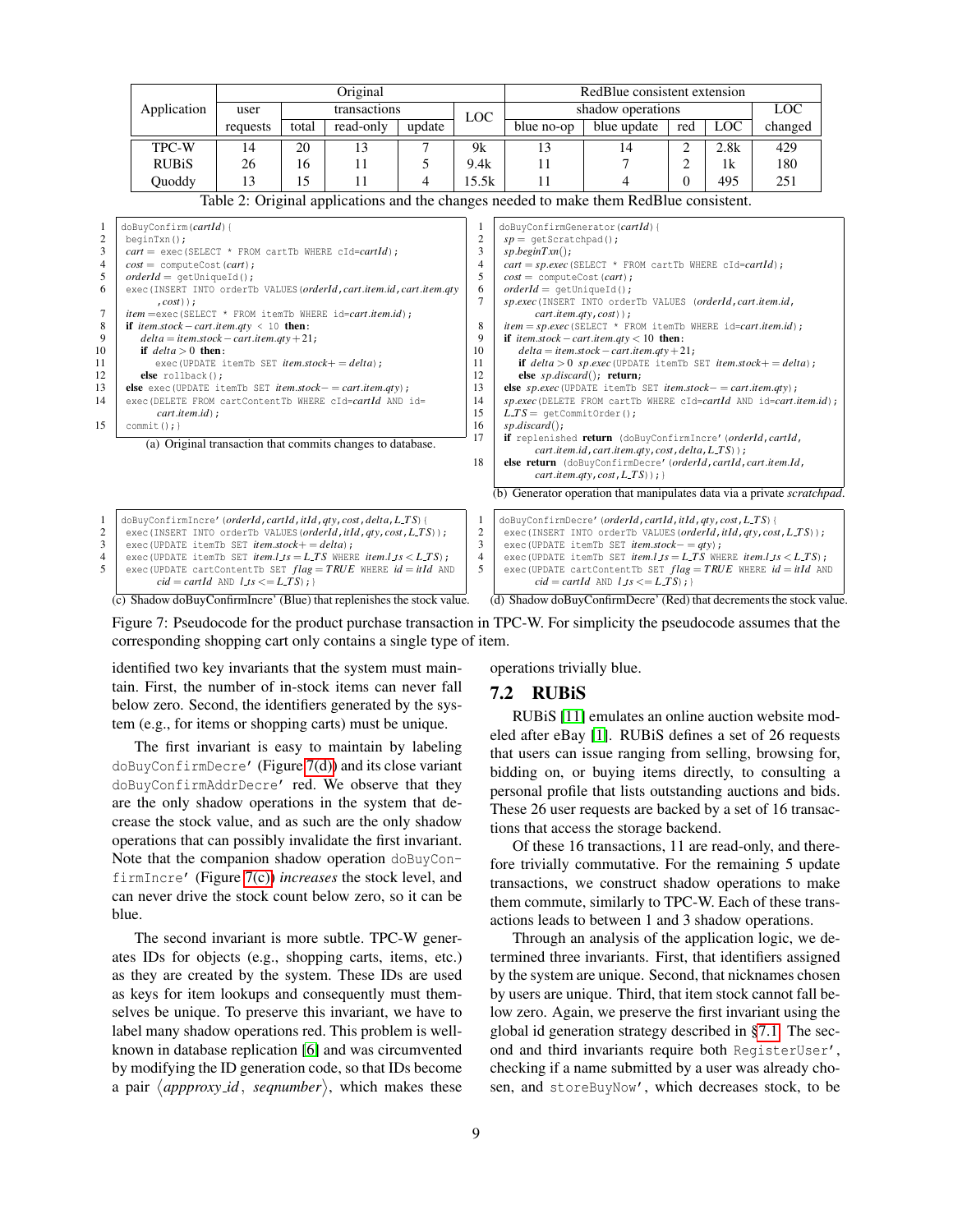labeled as red.

## 7.3 Quoddy

Quoddy [\[14\]](#page-13-36) is an open source Facebook-like social networking site. Despite being under development, Quoddy already implements the most important features of a social networking site, such as searching for a user, browsing user profiles, adding friends, posting a message, etc. These main features define 13 user requests corresponding to 15 different transactions. Of these 15 transactions, 11 are read-only transactions, thus requiring trivial no-op shadow operations.

Writing and labeling shadow operations for the 4 remaining transactions in Quoddy was straightforward. Besides reusing the recipe for unique identifiers, we only had to handle an automatic conversion of dates to the local timezone (performed by default by the database) by storing dates in UTC in all sites. In the social network we did not find system invariants to speak of; we found that all shadow operations could be labeled blue.

## 7.4 Experience and discussion

Our experience showed that writing shadow operations is easy; it took us about one week to understand the code, and implement and label shadow operations for all applications. We also found that the strategy of generating a different shadow operation for each distinct execution path is beneficial for two reasons. First, it leads to a simple logic for shadow operations that can be based on operations that are intrinsically commutative, e.g., *increment/decrement*, *insertion/removal*. Second, it leads to a fine-grained classification of operations, with more execution paths leading to blue operations. Finally, we found that it was useful in more than one application to make use of a standard last-writer-wins strategy to make operations that overwrite part of the state commute.

## <span id="page-9-0"></span>8 Evaluation

We evaluate Gemini and RedBlue consistency using microbenchmarks and our three case study applications. The primary goal of our evaluation is to determine if RedBlue consistency can improve latency and throughput in geo-replicated systems.

#### 8.1 Experimental setup

We run experiments on Amazon EC2 using extra large virtual machine instances located in five sites: US east (UE), US west (UW), Ireland (IE), Brazil (BR), and Singapore (SG). Table [3](#page-9-1) shows the average round trip latency and observed bandwidth between every pair of sites. For experiments with fewer than 5 sites, new sites are added in the following order: UE, UW, IE, BR, SG. Unless otherwise noted, users are evenly distributed across all sites. Each VM has 8 virtual cores and 15GB of RAM. VMs run Debian 6 (Squeeze) 64 bit, MySQL

|           | UE       | UW              | IE                 | <b>BR</b>        | SG               |
|-----------|----------|-----------------|--------------------|------------------|------------------|
| <b>UE</b> | $0.4$ ms | $85 \text{ ms}$ | $\overline{92}$ ms | $150 \text{ ms}$ | $252 \text{ ms}$ |
|           | 994 Mbps | 164 Mbps        | 242 Mbps           | 53 Mbps          | 86 Mbps          |
| UW        |          | $0.3$ ms        | $155 \text{ ms}$   | $207$ ms         | 181 ms           |
|           |          | 975 Mbps        | 84 Mbps            | 35 Mbps          | 126 Mbps         |
| IE.       |          |                 | $0.4$ ms           | $235$ ms         | $350 \text{ ms}$ |
|           |          |                 | 996 Mbps           | 54 Mbps          | 52 Mbps          |
| <b>BR</b> |          |                 |                    | $0.3 \text{ ms}$ | 380 ms           |
|           |          |                 |                    | 993 Mbps         | 65 Mbps          |
| SG        |          |                 |                    |                  | $0.3$ ms         |
|           |          |                 |                    |                  | 993 Mbps         |
|           |          |                 |                    |                  |                  |

<span id="page-9-1"></span>Table 3: Average round trip latency and bandwidth between Amazon sites.

5.5.18, Tomcat 6.0.35, and Sun Java SDK 1.6. Each experimental run lasts for 10 minutes.

## 8.2 Microbenchmark

We begin the evaluation with a simple microbenchmark designed to stress the costs and benefits of partitioning operations into red and blue sets. Each user issues requests accessing a random record from a MySQL database. Each request maps to a single shadow operation; we say a request is blue if it maps to a blue shadow operation and red otherwise. The offered workload is varied by adjusting the number of outstanding requests per user and the ratio of red and blue requests.

We run the microbenchmark experiments with a dataset consisting of 10 tables, each initialized with 1,000,000 records; each record has 1 text and 4 integer attributes. The total size of the dataset is 1.0 GB.

#### 8.2.1 User observed latency

The primary benefit of using Gemini across multiple sites is the decrease in latency from avoiding the intercontinental round-trips as much as possible. As a result, we first explore the impact of RedBlue consistency on user experienced latency. In the following experiments each user issues a single outstanding request at a time.

Figure [8\(a\)](#page-10-0) shows that the average latency for blue requests is dominated by the latency between the user and the closest site; as expected, average latency decreases as additional sites appear close to the user. Figure [8\(b\)](#page-10-1) shows that this trend also holds for red requests. The average latency and standard deviation, however, are higher for red requests than for blue requests. To understand this effect, we plot in Figures [8\(c\)](#page-10-2) and [8\(d\)](#page-10-3) the CDFs of observed latencies for blue and red requests, respectively, from the perspective of users located in Singapore. The observed latency for blue requests tracks closely with the round-trip latency to the closest site. For red requests, in the  $k = 2$  through  $k = 4$  site configurations, four requests from a user in Singapore are processed at the closest site during the one second in which the closest site holds the red token; every fifth request must wait *k* − 1 seconds for the token to return. In the 5 site configuration, the local site also becomes a replica of the service and therefore a much larger number of requests (more than 300) can be processed while the local site holds the red token. This changes the format of the curve, since there is now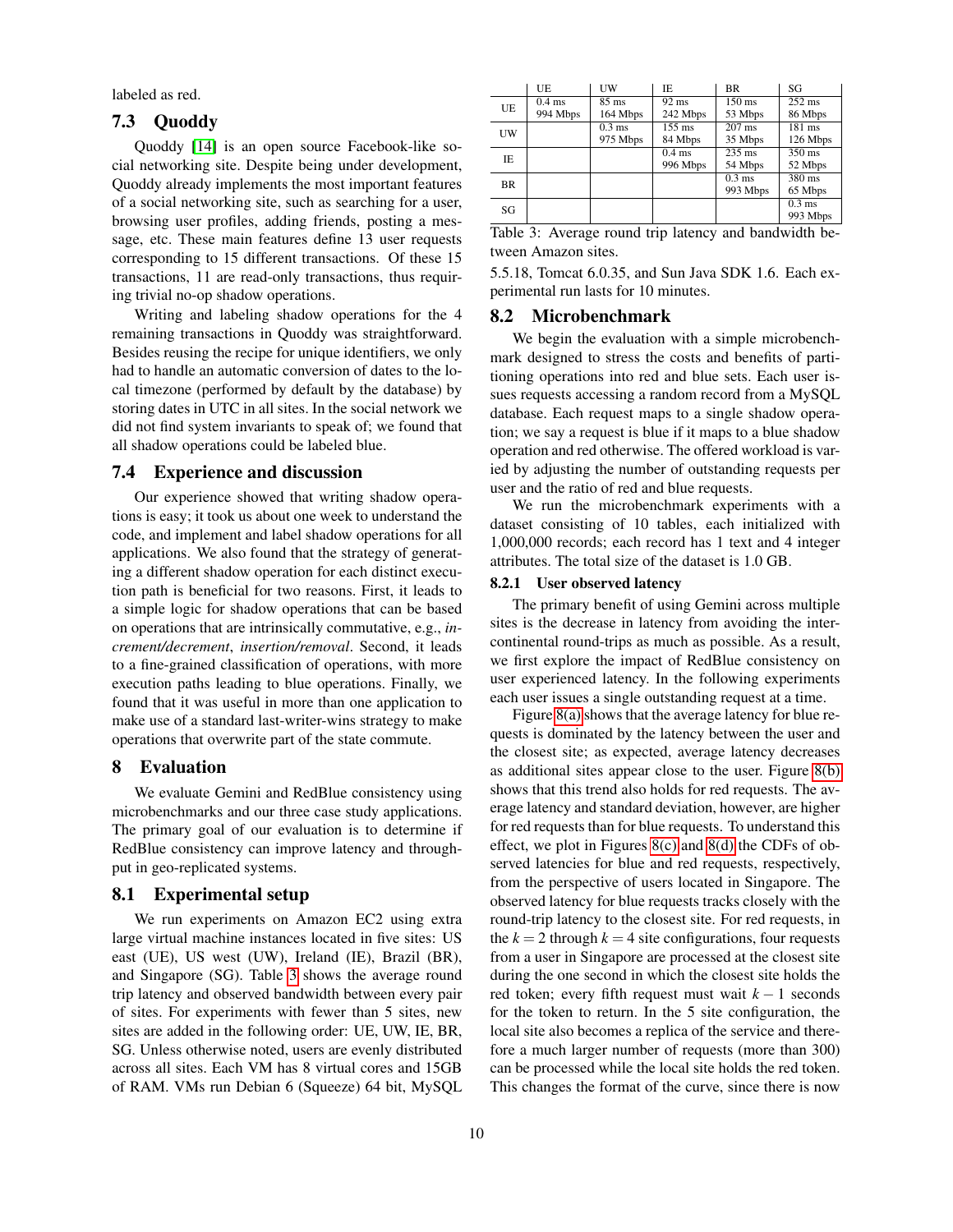<span id="page-10-0"></span>

<span id="page-10-2"></span>(c) Blue latency CDF for Singapore users as number of sites increases (d) Red latency CDF for Singapore users as number of sites increases

Figure 8: (a) and (b) show the average latency and standard deviation for blue and red requests issued by users in different locales as the number of sites is increased, respectively. (c) and (d) show the CDF of latencies for blue and red requests issued by users in Singapore as the number of sites is increased, respectively.

a much smaller fraction of requests that need to wait four seconds for the token to return.

#### 8.2.2 Peak throughput

We now shift our attention to the throughput implications of RedBlue consistency. Figure [9](#page-10-4) shows a throughput-latency graph for a 2 site configuration and three workloads: 100% blue, 100% red, and a 70% blue/30% red mix. The different points in each curve are obtained by increasing the offered workload, which is achieved by increasing the number of outstanding requests per user. For the mixed workload, users are partitioned into blue and red sets responsible for issuing requests of the specified color and the ratio is a result of this configuration.

The results in Figure [9](#page-10-4) show that increasing the ratio of red requests degrades both latency and throughput. In particular, the two-fold increase in throughput for the all blue workload in comparison to the all red workload is a direct consequence of the coordination (not) required to process red (blue) requests: while red requests can only be executed by the site holding the red token to process, every site may independently process blue requests. The peak throughput of the mixed workload is proportionally situated between the two pure workloads.

#### 8.3 Case studies: TPC-W and RUBiS

Our microbenchmark experiments indicate that Red-Blue consistency instantiated with Gemini offers latency and throughput benefits in geo-replicated systems with sufficient blue shadow operations. Next, we evaluate Gemini using TPC-W and RUBiS.

<span id="page-10-3"></span><span id="page-10-1"></span>

<span id="page-10-4"></span>Figure 9: Throughput versus latency graph for a 2 site configuration with varying red-blue workload mixes.

#### 8.3.1 Configuration and workloads

In all case studies experiments a single site configuration corresponds to the original unmodified code with users distributed amongst all five sites. Two through five site configurations correspond to the modified RedBlue consistent systems running on top of Gemini. When necessary, we modified the provided user emulators so that each user maintains *k* outstanding requests and issues the next request as soon as a response is received.

TPC-W. TPC-W [\[7\]](#page-13-34) defines three workload mixes differentiated by the percentage of client requests related to making purchases: browsing (5%), shopping (20%), ordering (50%). The dataset is generated with the following TPC-W parameters: 50 EBS and 10,000 items.

RUBiS. RUBiS defines two workload mixes: browsing, exclusively comprised of read-only interactions, and bidding, where 15% of user interactions are updates. We evaluate only the bidding mix. The RUBiS database contains 33,000 items for sale, 1 million users, 500,000 old items and is 2.1 GB in total.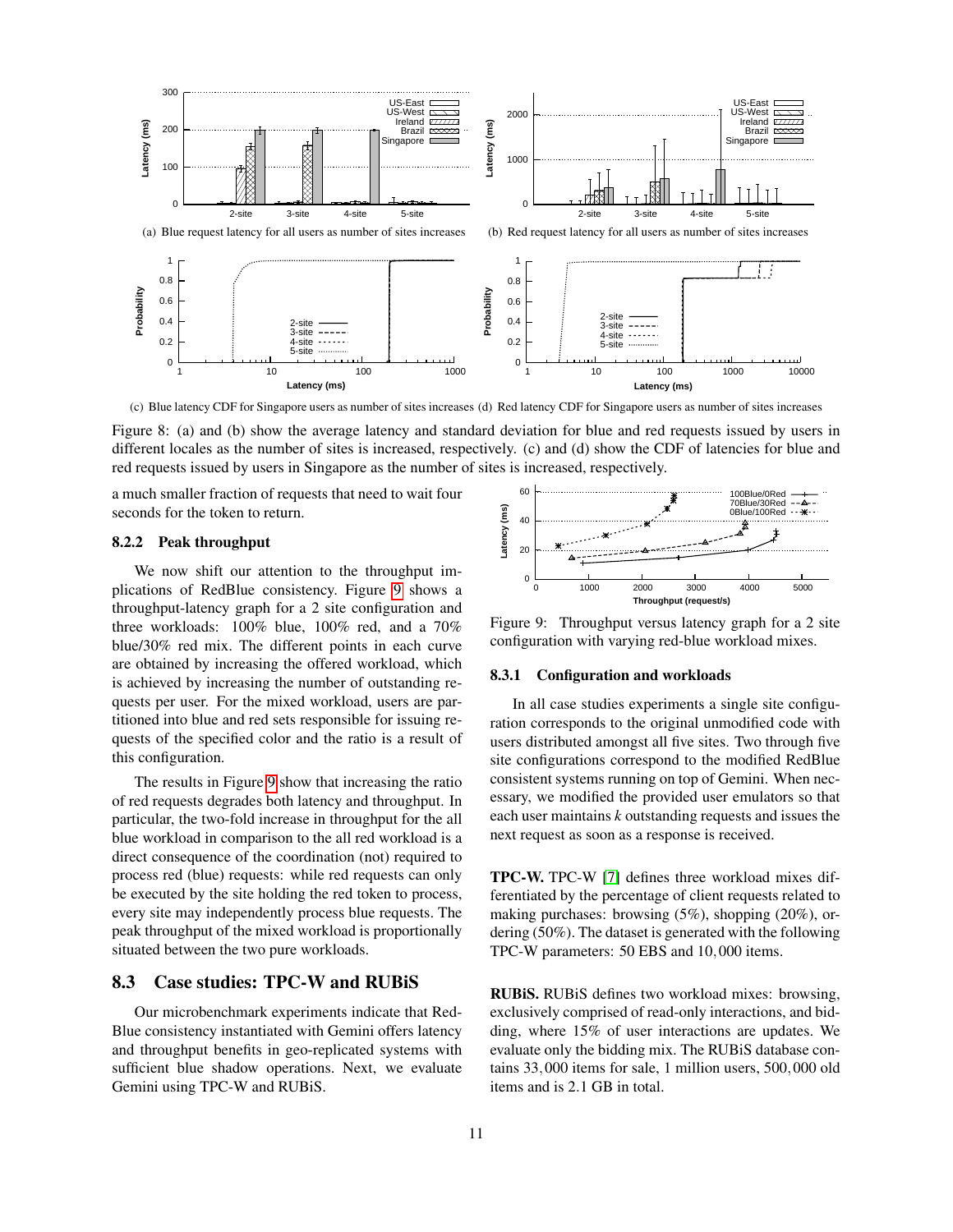<span id="page-11-1"></span>

<span id="page-11-2"></span>Figure 10: Average latency for selected TPC-W and RUBiS user interactions. Shadow operations for doCart and StoreBid are always blue; for doBuyConfirm and StoreBuyNow they are red 98% and 99% of the time respectively.

|              | Blue | Red | read-only | update |
|--------------|------|-----|-----------|--------|
| TPC-W shop   | 99.2 | 0.8 | 85        | 15     |
| TPC-W browse | 99.5 | 0.5 | 96        |        |
| TPC-W order  | 93.6 | 6.4 | 63        | 37     |
| RUBiS bid    | 97.4 | 2.6 | 85        | 15     |

<span id="page-11-0"></span>Table 4: Proportion of blue and red shadow operations and read-only and update requests in TPC-W and RUBiS workloads at runtime.

#### 8.3.2 Prevalence of blue and red shadow operations

Table [4](#page-11-0) shows the distribution of blue and red shadow operations during execution of the TPC-W and RUBiS workloads. The results show that TPC-W and RUBiS exhibit sufficient blue shadow operations for it to be likely that we can exploit the potential of RedBlue consistency.

#### 8.3.3 User observed latency

We first explore the per request latency for a set of exemplar red and blue requests from TPC-W and RUBiS. For this round of experiments, each site hosts a single user issuing one outstanding request to the closest site.

From TPC-W we select doBuyConfirm (discussed in detail in [§7.1\)](#page-7-1) as an exemplar for red requests and doCart (responsible for adding/removing items to/from a shopping cart) as an exemplar for blue requests; from RUBiS we identify StoreBuyNow (responsible for purchasing an item at the buyout price) as an exemplar for red requests and StoreBid (responsible for placing a bid on an item) as an exemplar for blue requests. Note that doBuyConfirm and StoreBid can produce either red or blue shadow operations; in our experience they produce red shadow operations 98% and 99% of the time respectively.

Figures  $10(a)$  and  $10(c)$  show that the latency trends for blue shadow operations are consistent with the results from the microbenchmark—observed latency is directly <span id="page-11-4"></span><span id="page-11-3"></span>proportional to the latency to the closest site. The raw latency values are higher than the round-trip time from the user to the nearest site because processing each request involves sending one or more images to the user.

For red requests, Figures [10\(b\)](#page-11-3) and [10\(d\)](#page-11-4) show that llatency and standard deviation both increase with the number of sites. The increase in standard deviation is an expected side effect of the simple scheme that Gemini uses to exchange the red token and is consistent with the microbenchmark results. Similarly, the increase in average latency is due to the fact that the time for a token rotation increases, together with the fact that red requests are not frequent enough that several cannot be slipped in during the same token holding interval. We note that the token passing scheme used by Gemini is simple and additional work is needed to identify an optimal strategy for regulating red shadow operations.

#### 8.3.4 Peak throughput

We now shift our attention to the throughput afforded by our RedBlue consistent versions of TPC-W and RU-BiS, and how it scales with the number of sites. For these experiments we vary the workload by increasing the number of outstanding requests maintained by each user. Throughput is measured according to interactions per second, a metric defined by TPC-W to correspond to user requests per second.

Figure [11](#page-12-1) shows throughput and latency for the TPC-W shopping mix and RUBiS bidding mix as we vary the number of sites. In both systems, increasing the number of sites increases peak throughput and decreases average latency. The decreased latency results from situating users closer to the site processing their requests. The increase in throughput is due to processing blue and readonly operations at multiple sites, given that processing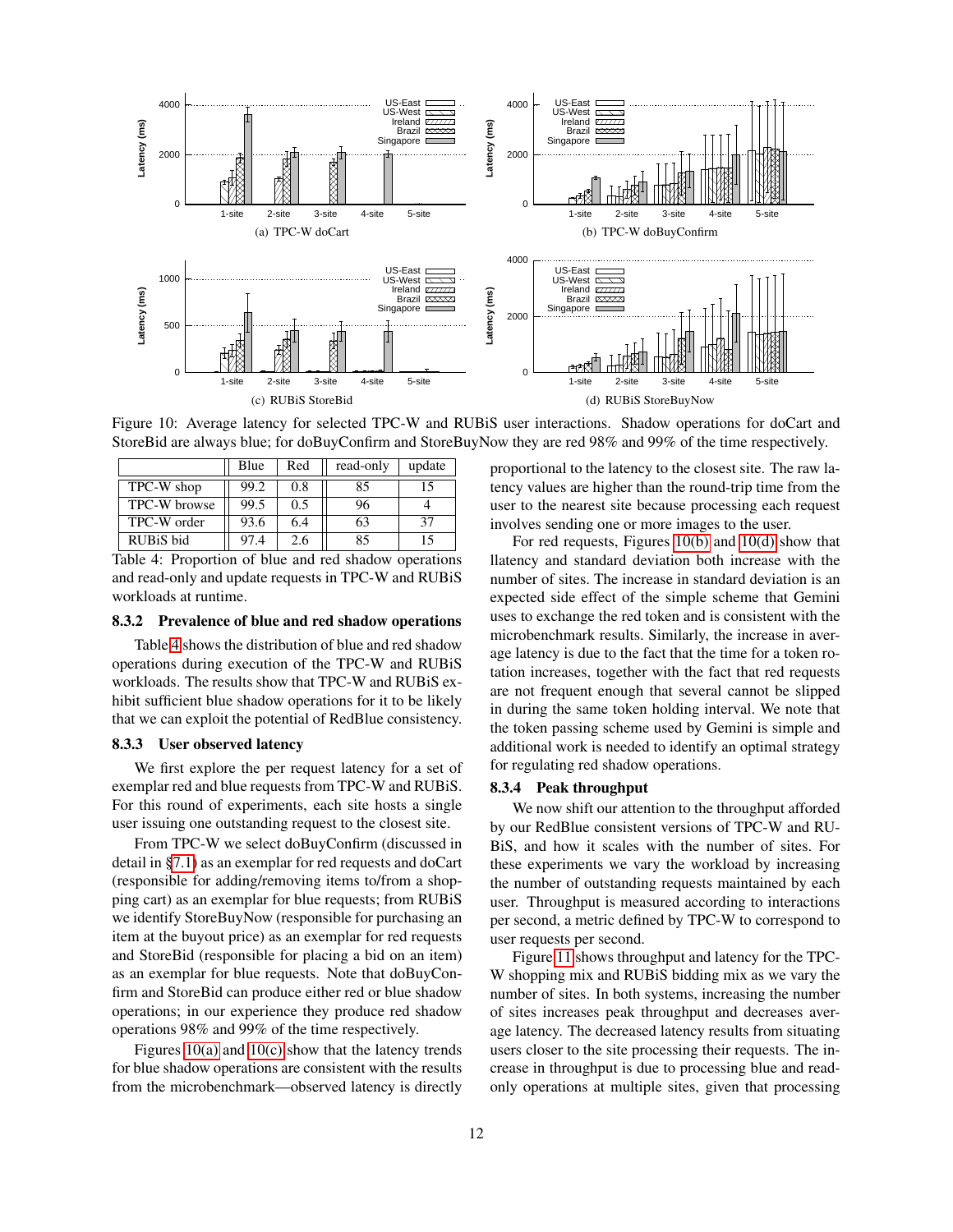

<span id="page-12-1"></span>Figure 11: Throughput versus latency for the TPC-W shopping mix and RUBiS bidding mix. The 1-site line corresponds to the original code; the  $2/3/4/5$ -site lines correspond to the RedBlue consistent system variants.



<span id="page-12-2"></span>Figure 12: TPC-W: Throughput vs. latency graph for TPC-W with Gemini spanning two sites when running the three workload mixes.

their side effects is relatively inexpensive. The speedup for a 5 site Gemini deployment of TPC-W is 3.7x against the original code for the shopping mix; the 5 site Gemini deployment of RUBiS shows a speedup of 2.3x.

Figure [12](#page-12-2) shows the throughput and latency graph for a two site configuration running the TPC-W browsing, shopping, and ordering mixes. As expected, the browsing mix, which has the highest percentage of blue and readonly requests, exhibits the highest peak throughput, and the ordering mix, with the lowest percentage of blue and read-only requests, exhibits the lowest peak throughput.

## 8.4 Case study: Quoddy

Quoddy differs from TPC-W and RUBiS in one crucial way: it has no red shadow operations. We use Quoddy to show the full power of RedBlue geo-replication.

Quoddy does not define a benchmark workload for testing purposes. Thus we design a social networking workload generator based on the measurement study of Benevenuto et al. [\[4\]](#page-13-40). In this workload, 85% of the interactions are read-only page loads and 15% of the interactions include updates, e.g., request friendship, confirm friendship, or update status. Our test database contains 200,000 users and is 2.6 GB in total size.

In a departure from previous experiments, we run only two configurations. The first is the original Quoddy code in a single site. The second is our Gemini based RedBlue consistent version replicated across 5 sites. In both configurations, users are distributed in all 5 regions.

Figure [13](#page-12-3) shows the CDF of user experienced latencies for the addFriend operation. All Gemini users expe-



<span id="page-12-3"></span>Figure 13: User latencies CDF for the addFriend request in single site Quoddy and 5-site Gemini deployments.

|                  | <b>TPC-W</b> shopping |                 | <b>RUBIS</b> biding |        |  |
|------------------|-----------------------|-----------------|---------------------|--------|--|
|                  | Original              | Gemini          | Original            | Gemini |  |
| Thput. (inter/s) | 409                   | 386             | 450                 | 370    |  |
| Avg. latency     | $14 \text{ ms}$       | $15 \text{ ms}$ | 6 ms                | ms     |  |

<span id="page-12-4"></span>Table 5: Performance comparison between the original code and the Gemini version for both TPC-W and RUBiS within a single site.

rience latency comparable to the local users in the original Quoddy deployment; a dramatic improvement for users not based in the US East region. The significantly higher latencies for remote regions are associated with the images and javascripts that Quoddy distributes as part of processing the addFriend request.

## 8.5 Gemini overheads

Gemini is a middleware layer that interposes between the applications that leverage RedBlue consistency and a set of database systems where data is stored. We evaluate the performance overhead imposed by our prototype by comparing the performance of a single site Gemini deployment with the unmodified TPC-W and RUBiS systems directly accessing a database. For this experiment we locate all users in the same site as the service.

Table [5](#page-12-4) presents the peak throughput and average latency for the TPC-W shopping and RUBiS bidding mixes. The peak throughput of a single site Gemini deployment is between 82% and 94% of the original and Gemini increases latency by 1ms per request.

## <span id="page-12-0"></span>9 Conclusion

In this paper, we presented a principled approach to building geo-replicated systems that are fast as possible